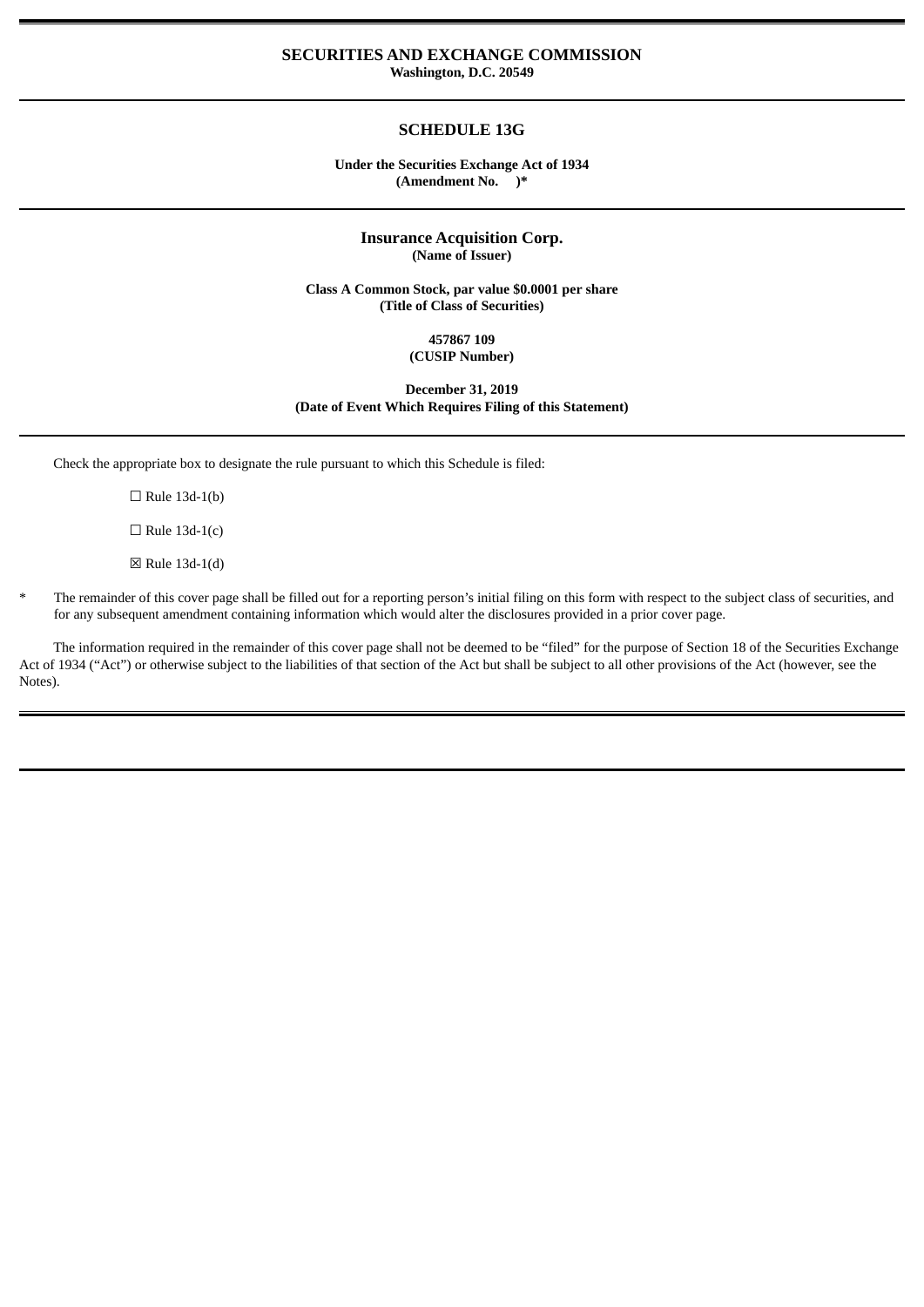| 1.                                                                                         | Names of reporting persons.                                                                     |                                                   |                                      |  |  |
|--------------------------------------------------------------------------------------------|-------------------------------------------------------------------------------------------------|---------------------------------------------------|--------------------------------------|--|--|
|                                                                                            | <b>Insurance Acquisition Sponsor, LLC</b>                                                       |                                                   |                                      |  |  |
| $\overline{2}$ .                                                                           | Check the appropriate box if a member of a group (see instructions)<br>(b) $\Box$<br>(a) $\Box$ |                                                   |                                      |  |  |
| 3.                                                                                         | SEC use only                                                                                    |                                                   |                                      |  |  |
| Citizenship or place of organization<br>4.                                                 |                                                                                                 |                                                   |                                      |  |  |
| Delaware                                                                                   |                                                                                                 |                                                   |                                      |  |  |
|                                                                                            |                                                                                                 | 5.                                                | Sole voting power                    |  |  |
| Number of                                                                                  |                                                                                                 |                                                   | $\overline{0}$                       |  |  |
| shares                                                                                     |                                                                                                 | 6.                                                | Shared voting power                  |  |  |
|                                                                                            | beneficially<br>owned by                                                                        |                                                   | 2,250,000**                          |  |  |
| each                                                                                       |                                                                                                 | 7.                                                | Sole dispositive power               |  |  |
| reporting                                                                                  |                                                                                                 |                                                   |                                      |  |  |
| person<br>with                                                                             |                                                                                                 | 8.                                                | $\Omega$<br>Shared dispositive power |  |  |
|                                                                                            |                                                                                                 |                                                   |                                      |  |  |
|                                                                                            |                                                                                                 |                                                   | 2,250,000**                          |  |  |
| Aggregate amount beneficially owned by each reporting person<br>9.                         |                                                                                                 |                                                   |                                      |  |  |
|                                                                                            | 2,250,000**                                                                                     |                                                   |                                      |  |  |
| Check if the aggregate amount in Row (9) excludes certain shares (see instructions)<br>10. |                                                                                                 |                                                   |                                      |  |  |
|                                                                                            | N/A                                                                                             |                                                   |                                      |  |  |
| 11.                                                                                        |                                                                                                 | Percent of class represented by amount in Row (9) |                                      |  |  |
|                                                                                            | 10.9%                                                                                           |                                                   |                                      |  |  |
| Type of reporting person (see instructions)<br>12.                                         |                                                                                                 |                                                   |                                      |  |  |
|                                                                                            |                                                                                                 |                                                   |                                      |  |  |
|                                                                                            | 00                                                                                              |                                                   |                                      |  |  |

\*\* See Item 4 of this filing.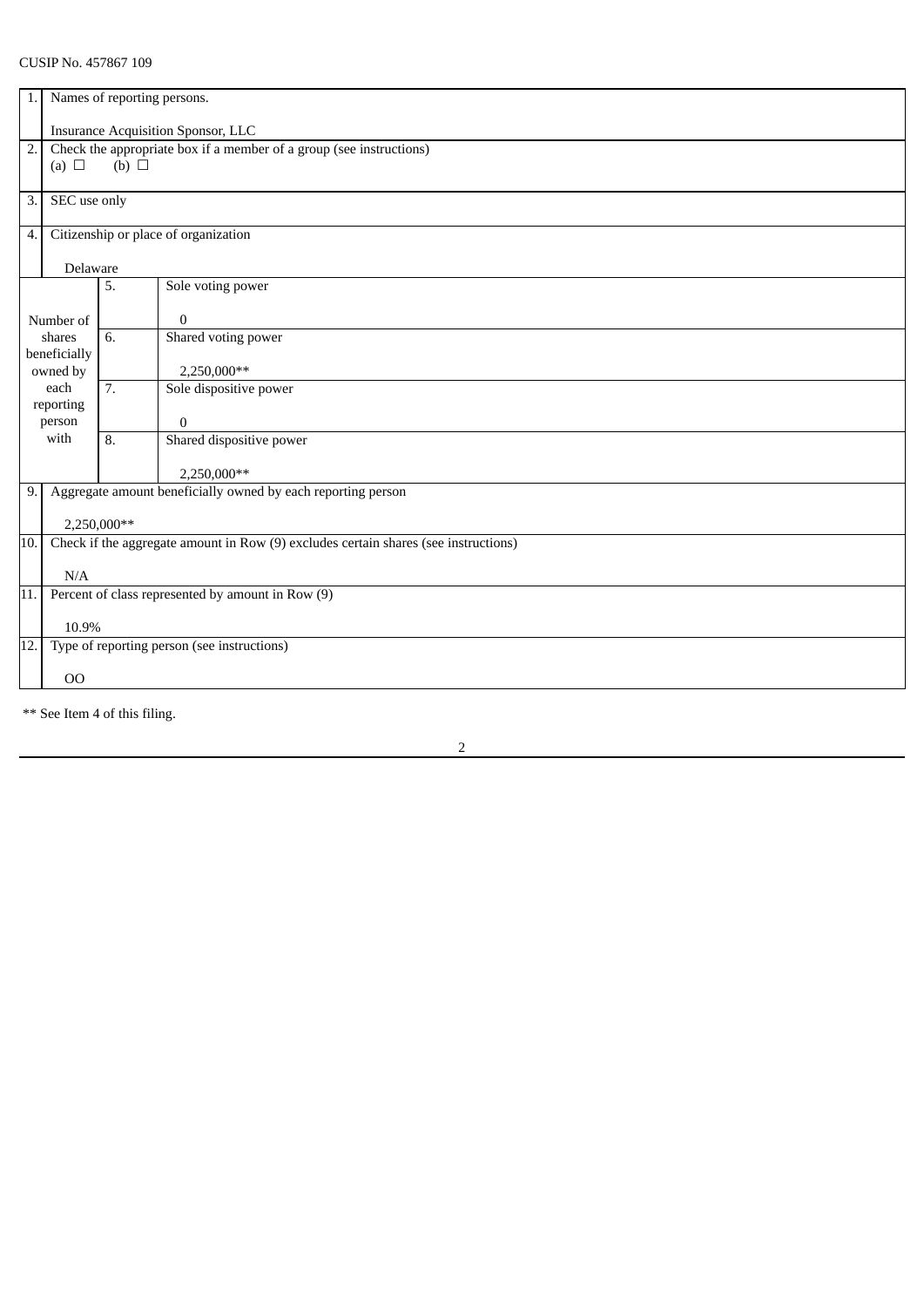| Names of reporting persons.<br>1.                                                                                        |                                                                    |                                                                             |  |  |
|--------------------------------------------------------------------------------------------------------------------------|--------------------------------------------------------------------|-----------------------------------------------------------------------------|--|--|
| Dioptra Advisors, LLC                                                                                                    |                                                                    |                                                                             |  |  |
| $\overline{2}$ .<br>Check the appropriate box if a member of a group (see instructions)<br>$(b)$ $\square$<br>(a) $\Box$ |                                                                    |                                                                             |  |  |
| 3.<br>SEC use only                                                                                                       |                                                                    |                                                                             |  |  |
|                                                                                                                          | Citizenship or place of organization                               |                                                                             |  |  |
|                                                                                                                          |                                                                    |                                                                             |  |  |
|                                                                                                                          | 5.                                                                 | Sole voting power                                                           |  |  |
|                                                                                                                          |                                                                    | $\bf{0}$                                                                    |  |  |
| shares                                                                                                                   | 6.                                                                 | Shared voting power                                                         |  |  |
|                                                                                                                          |                                                                    | 3,228,333**                                                                 |  |  |
| each                                                                                                                     | 7.                                                                 | Sole dispositive power                                                      |  |  |
|                                                                                                                          |                                                                    | $\Omega$                                                                    |  |  |
| with                                                                                                                     | 8.                                                                 | Shared dispositive power                                                    |  |  |
|                                                                                                                          |                                                                    |                                                                             |  |  |
|                                                                                                                          |                                                                    | 3,228,333**<br>Aggregate amount beneficially owned by each reporting person |  |  |
|                                                                                                                          |                                                                    |                                                                             |  |  |
| 3,228,333**                                                                                                              |                                                                    |                                                                             |  |  |
| Check if the aggregate amount in Row (9) excludes certain shares (see instructions)<br>10.                               |                                                                    |                                                                             |  |  |
| N/A                                                                                                                      |                                                                    |                                                                             |  |  |
| Percent of class represented by amount in Row (9)                                                                        |                                                                    |                                                                             |  |  |
| 15.6%                                                                                                                    |                                                                    |                                                                             |  |  |
|                                                                                                                          |                                                                    | Type of reporting person (see instructions)                                 |  |  |
|                                                                                                                          |                                                                    |                                                                             |  |  |
|                                                                                                                          | Number of<br>beneficially<br>owned by<br>reporting<br>person<br>00 | Delaware                                                                    |  |  |

\*\* See Item 4 of this filing.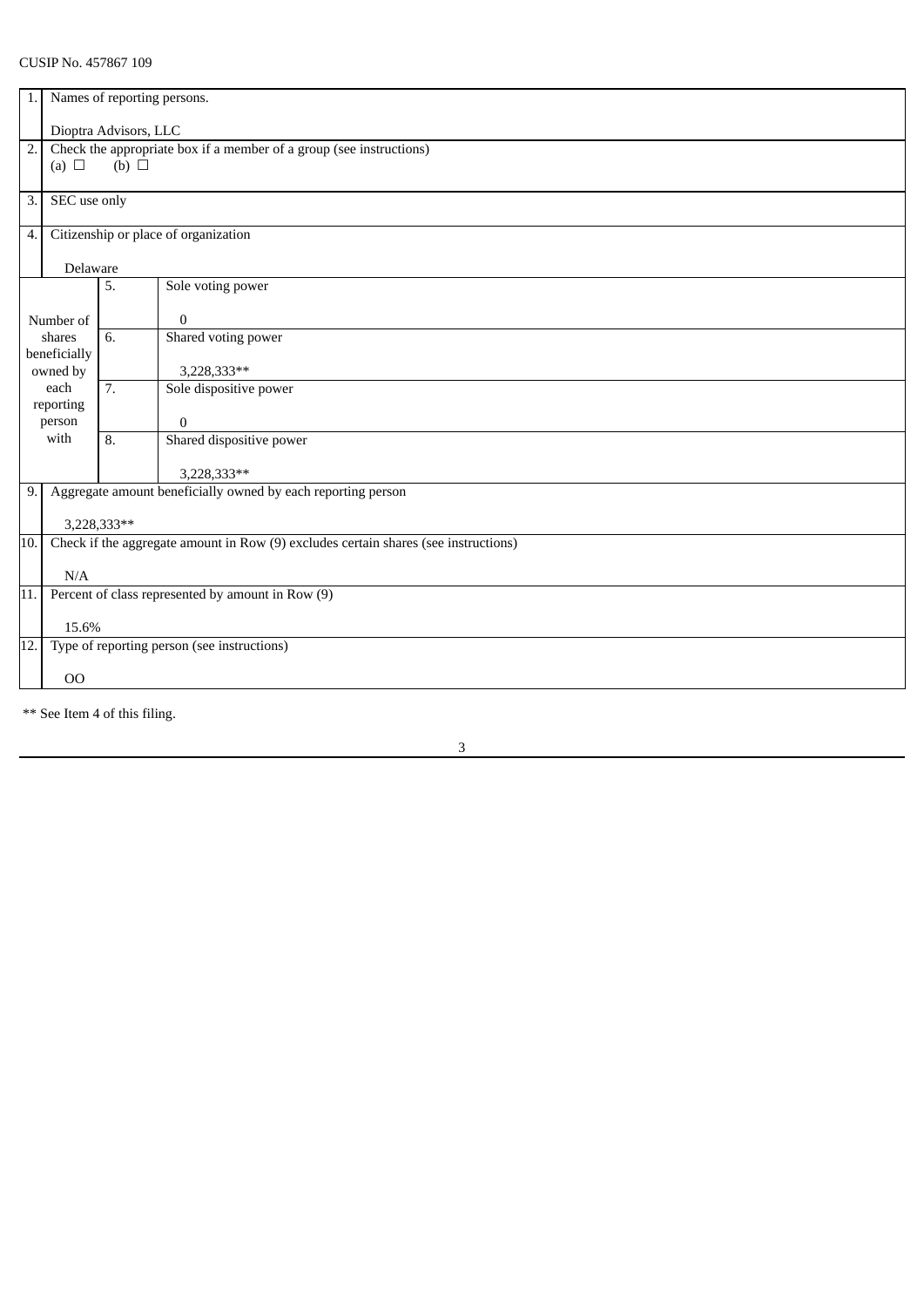| 1.                                                                                         | Names of reporting persons. |                                                                                        |                                                              |  |  |  |
|--------------------------------------------------------------------------------------------|-----------------------------|----------------------------------------------------------------------------------------|--------------------------------------------------------------|--|--|--|
|                                                                                            | Cohen & Company, LLC        |                                                                                        |                                                              |  |  |  |
| $\overline{2}$ .                                                                           | (a) $\Box$                  | Check the appropriate box if a member of a group (see instructions)<br>$(b)$ $\square$ |                                                              |  |  |  |
|                                                                                            |                             |                                                                                        |                                                              |  |  |  |
| 3.                                                                                         | SEC use only                |                                                                                        |                                                              |  |  |  |
| Citizenship or place of organization<br>4.                                                 |                             |                                                                                        |                                                              |  |  |  |
| Delaware                                                                                   |                             |                                                                                        |                                                              |  |  |  |
|                                                                                            |                             | 5.                                                                                     | Sole voting power                                            |  |  |  |
| Number of                                                                                  |                             |                                                                                        | $\bf{0}$                                                     |  |  |  |
|                                                                                            | shares                      | 6.                                                                                     | Shared voting power                                          |  |  |  |
| beneficially<br>owned by                                                                   |                             |                                                                                        | 5,478,333**                                                  |  |  |  |
| each                                                                                       |                             | 7.                                                                                     | Sole dispositive power                                       |  |  |  |
|                                                                                            | reporting<br>person         |                                                                                        | 0                                                            |  |  |  |
| with                                                                                       |                             | 8.                                                                                     | Shared dispositive power                                     |  |  |  |
|                                                                                            |                             |                                                                                        | 5,478,333**                                                  |  |  |  |
| 9.                                                                                         |                             |                                                                                        | Aggregate amount beneficially owned by each reporting person |  |  |  |
|                                                                                            | 5,478,333**                 |                                                                                        |                                                              |  |  |  |
| Check if the aggregate amount in Row (9) excludes certain shares (see instructions)<br>10. |                             |                                                                                        |                                                              |  |  |  |
|                                                                                            | N/A                         |                                                                                        |                                                              |  |  |  |
| 11.                                                                                        |                             | Percent of class represented by amount in Row (9)                                      |                                                              |  |  |  |
|                                                                                            | 26.5%                       |                                                                                        |                                                              |  |  |  |
| 12.<br>Type of reporting person (see instructions)                                         |                             |                                                                                        |                                                              |  |  |  |
|                                                                                            | 00                          |                                                                                        |                                                              |  |  |  |

\*\* See Item 4 of this filing.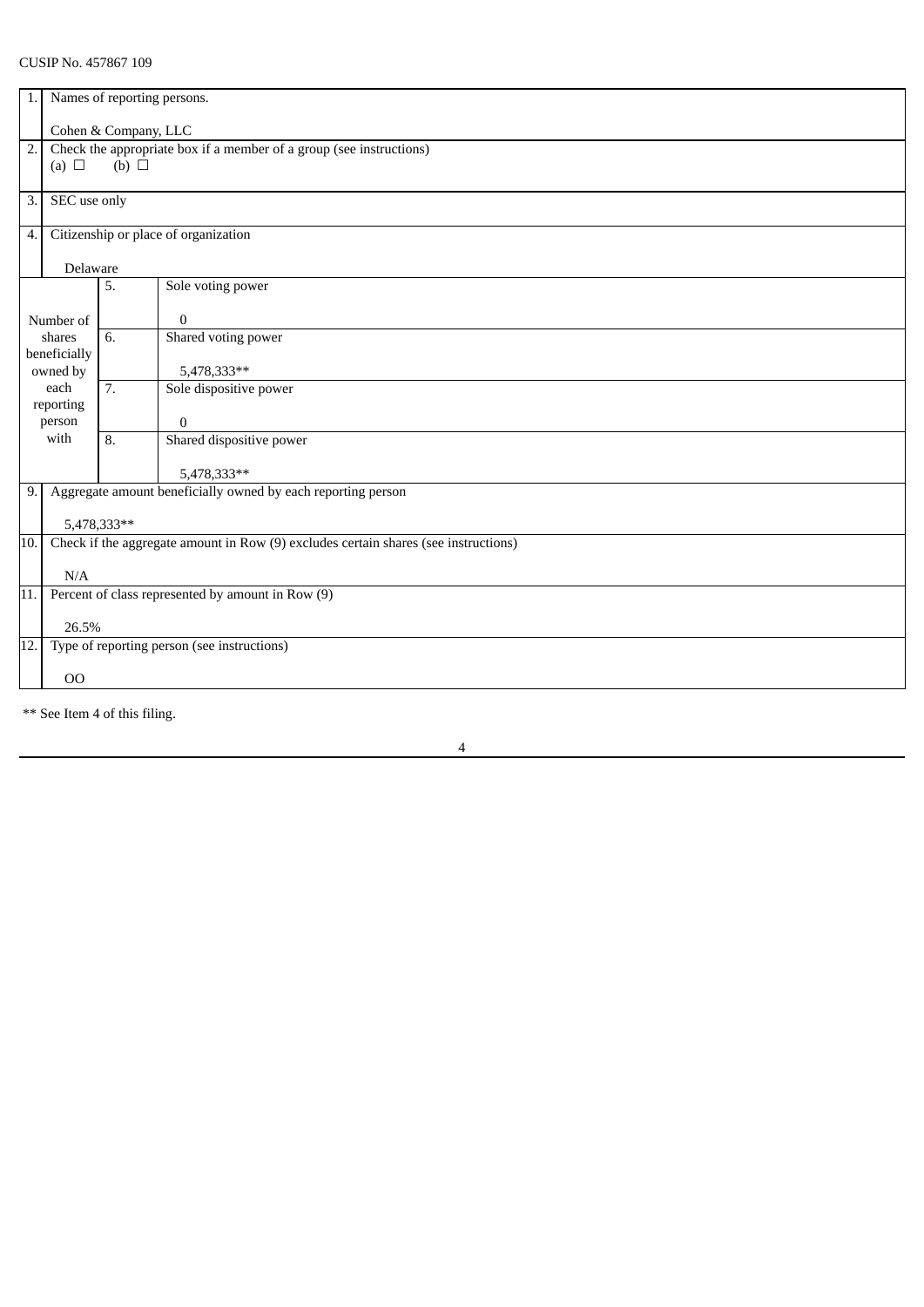| 1.                                                                                         | Names of reporting persons.                                                                          |                                             |                          |  |  |
|--------------------------------------------------------------------------------------------|------------------------------------------------------------------------------------------------------|---------------------------------------------|--------------------------|--|--|
| Daniel G. Cohen                                                                            |                                                                                                      |                                             |                          |  |  |
| 2.                                                                                         | Check the appropriate box if a member of a group (see instructions)<br>$(b)$ $\square$<br>(a) $\Box$ |                                             |                          |  |  |
|                                                                                            |                                                                                                      |                                             |                          |  |  |
| 3.                                                                                         | SEC use only                                                                                         |                                             |                          |  |  |
| Citizenship or place of organization<br>4.                                                 |                                                                                                      |                                             |                          |  |  |
| <b>United States</b>                                                                       |                                                                                                      |                                             |                          |  |  |
|                                                                                            |                                                                                                      | 5.                                          | Sole voting power        |  |  |
| Number of                                                                                  |                                                                                                      |                                             | 0                        |  |  |
| shares<br>beneficially                                                                     |                                                                                                      | 6.                                          | Shared voting power      |  |  |
| owned by                                                                                   |                                                                                                      |                                             | 5,478,333**              |  |  |
| each<br>reporting                                                                          |                                                                                                      | 7.                                          | Sole dispositive power   |  |  |
| person                                                                                     |                                                                                                      |                                             | $\Omega$                 |  |  |
| with                                                                                       |                                                                                                      | 8.                                          | Shared dispositive power |  |  |
|                                                                                            |                                                                                                      |                                             | 5,478,333**              |  |  |
| Aggregate amount beneficially owned by each reporting person<br>9.                         |                                                                                                      |                                             |                          |  |  |
|                                                                                            | 5,478,333**                                                                                          |                                             |                          |  |  |
| Check if the aggregate amount in Row (9) excludes certain shares (see instructions)<br>10. |                                                                                                      |                                             |                          |  |  |
|                                                                                            | N/A                                                                                                  |                                             |                          |  |  |
| Percent of class represented by amount in Row (9)<br>11.                                   |                                                                                                      |                                             |                          |  |  |
|                                                                                            | 26.5%                                                                                                |                                             |                          |  |  |
| 12.                                                                                        |                                                                                                      | Type of reporting person (see instructions) |                          |  |  |
|                                                                                            | IN                                                                                                   |                                             |                          |  |  |

\*\* See Item 4 of this filing.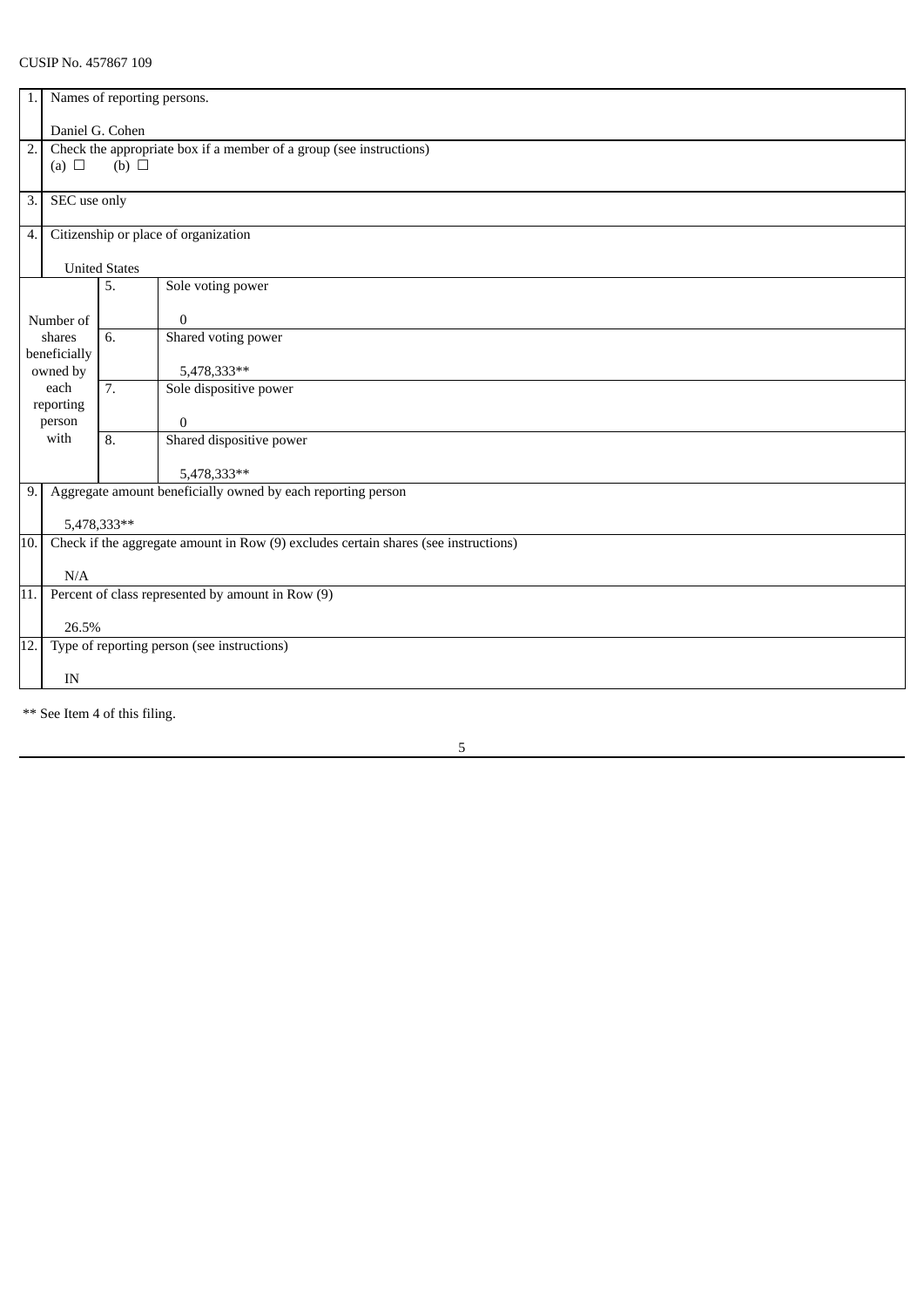Item 1.

(a) Name of Issuer

Insurance Acquisition Corp. (the "Issuer")

(b) Address of Issuer's Principal Executive Offices

2929 Arch Street, Suite 1703 Philadelphia, PA 19104

Item 2.

- (a) Name of Person Filing
- (1) Insurance Acquisition Sponsor, LLC
- (2) Dioptra Advisors, LLC
- (3) Cohen & Company, LLC
- (4) Daniel G. Cohen (collectively, the "Reporting Persons")
- (b) Address of Principal Business Office or, if none, Residence

The business address of Cohen & Company, LLC is 3 Columbus Circle, 24<sup>th</sup> Floor, New York, NY 10019. The business address of each of the other Reporting Persons is c/o Insurance Acquisition Corp., 2929 Arch Street, Suite 1703, Philadelphia, PA 19104.

(c) Citizenship

Each of Insurance Acquisition Sponsor, LLC, Dioptra Advisors, LLC and Cohen & Company, LLC is a Delaware limited liability company. Mr. Cohen is a United States citizen.

(d) Title of Class of Securities

Class A Common Stock, par value \$0.0001 per share

(e) CUSIP Number

457867 109

Item 3. If this statement is filed pursuant to §§240.13d-1(b) or 240.13d-2(b) or (c), check whether the person filing is a:

- (a)  $\Box$  Broker or dealer registered under section 15 of the Act (15 U.S.C. 780);
- (b)  $\Box$  Bank as defined in section 3(a)(6) of the Act (15 U.S.C. 78c);
- (c)  $\Box$  Insurance company as defined in section 3(a)(19) of the Act (15 U.S.C. 78c);
- (d) ☐ Investment company registered under section 8 of the Investment Company Act of 1940 (15 U.S.C 80a-8) ;
- (e)  $\Box$  An investment adviser in accordance with §240.13d-1(b)(1)(ii)(E);
- (f)  $\Box$  An employee benefit plan or endowment fund in accordance with §240.13d-1(b)(1)(ii)(F);
- (g)  $\Box$  A parent holding company or control person in accordance with § 240.13d-1(b)(1)(ii)(G);
- (h)  $\Box$  A savings associations as defined in Section 3(b) of the Federal Deposit Insurance Act (12 U.S.C. 1813);
- (i)  $\Box$  A church plan that is excluded from the definition of an investment company under section 3(c)(14) of the Investment Company Act of 1940 (15 U.S.C. 80a-3);
- (j)  $\Box$  A non-U.S. institution in accordance with § 240.13d-1(b)(1)(ii)(J);
- (k)  $\Box$  Group, in accordance with §240.13d-1(b)(1)(ii)(K).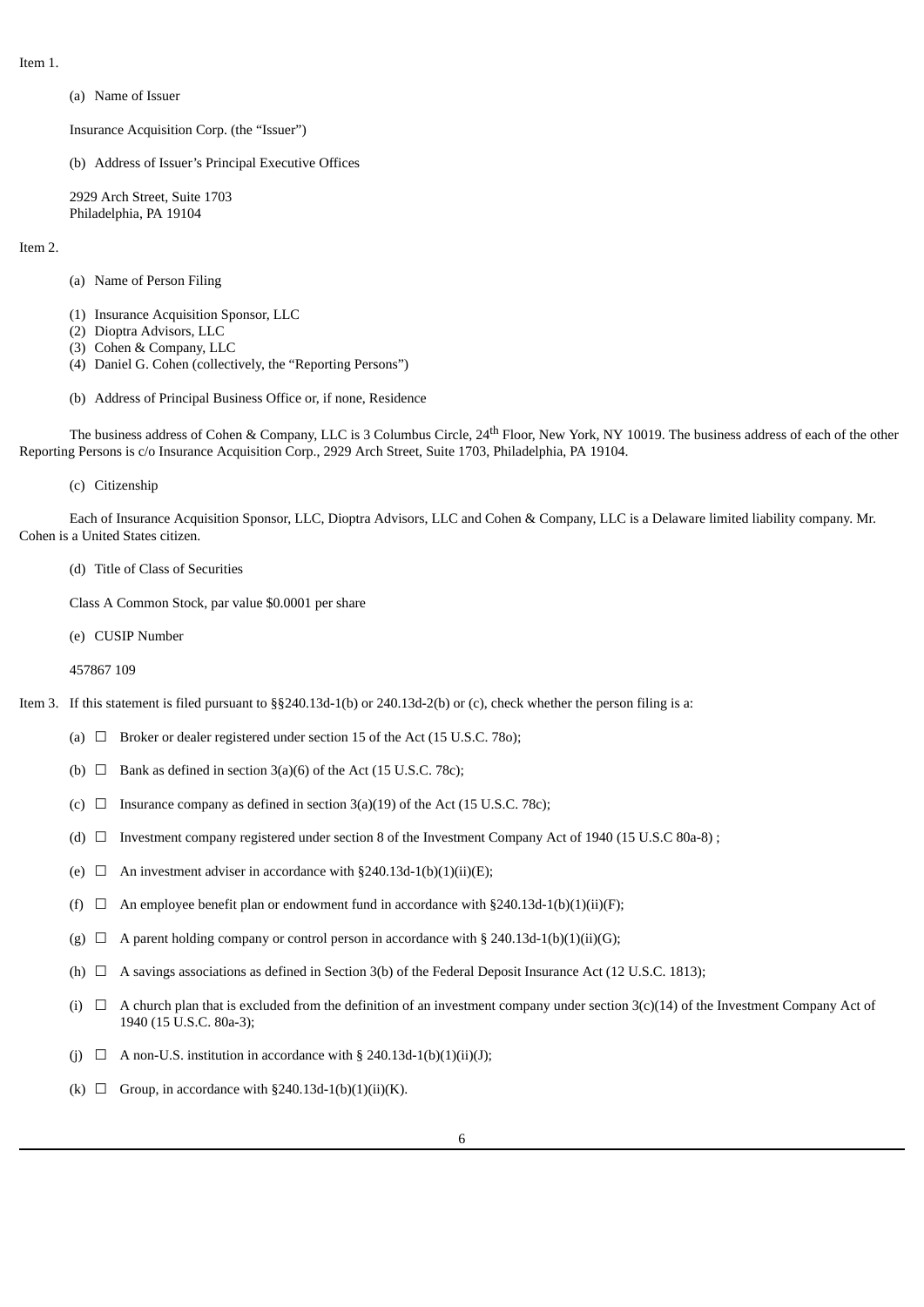If filing as a non-U.S. institution in accordance with  $\S 240.13d-1(b)(1)(ii)(J)$ , please specify the type of institution:

#### Item 4. Ownership.

The information required by Items 4(a)-(c) is set forth in Rows 1 and 5 through 11 of the cover page for each Reporting Person and is incorporated herein by reference for each such Reporting Person. The beneficial ownership percentage for each Reporting Person is based on 20,653,333 shares of the Issuer's common stock outstanding as of November 13, 2019.

Insurance Acquisition Sponsor, LLC ("Acquisition Sponsor") is the direct beneficial owner of 375,000 shares of the Issuer's Class A common stock and 1,875,000 shares of the Issuer's Class B common stock. Dioptra Advisors, LLC ("Dioptra" and together with Acquisition Sponsor, the "Sponsors") is the direct beneficial owner of 3,228,333 shares of the Issuer's Class B common stock. The shares of Class B common stock held by the Sponsors will automatically convert into shares of Class A common stock at the time of the Issuer's initial business combination on a one-for-one basis, subject to certain adjustments described in the Issuer's charter documents.

Cohen & Company, LLC is the manager of each of the Sponsors. Mr. Cohen is the chief executive officer of each Sponsor and the chairman of the board of Cohen & Company, LLC. As a result of the foregoing, each of Cohen & Company, LLC and Mr. Cohen may be deemed to share voting and investment power over the shares of the Issuer's common stock held directly by the Sponsors. Mr. Cohen disclaims beneficial ownership of these securities, except to the extent of his pecuniary interest therein.

Item 5. Ownership of Five Percent or Less of a Class

N/A

Item 6. Ownership of More than Five Percent on Behalf of Another Person.

See Item 4.

Item 7. Identification and Classification of the Subsidiary Which Acquired the Security Being Reported on by the Parent Holding Company or Control Person.

N/A

Item 8. Identification and Classification of Members of the Group

N/A

Item 9. Notice of Dissolution of Group.

N/A

Item 10. Certifications

N/A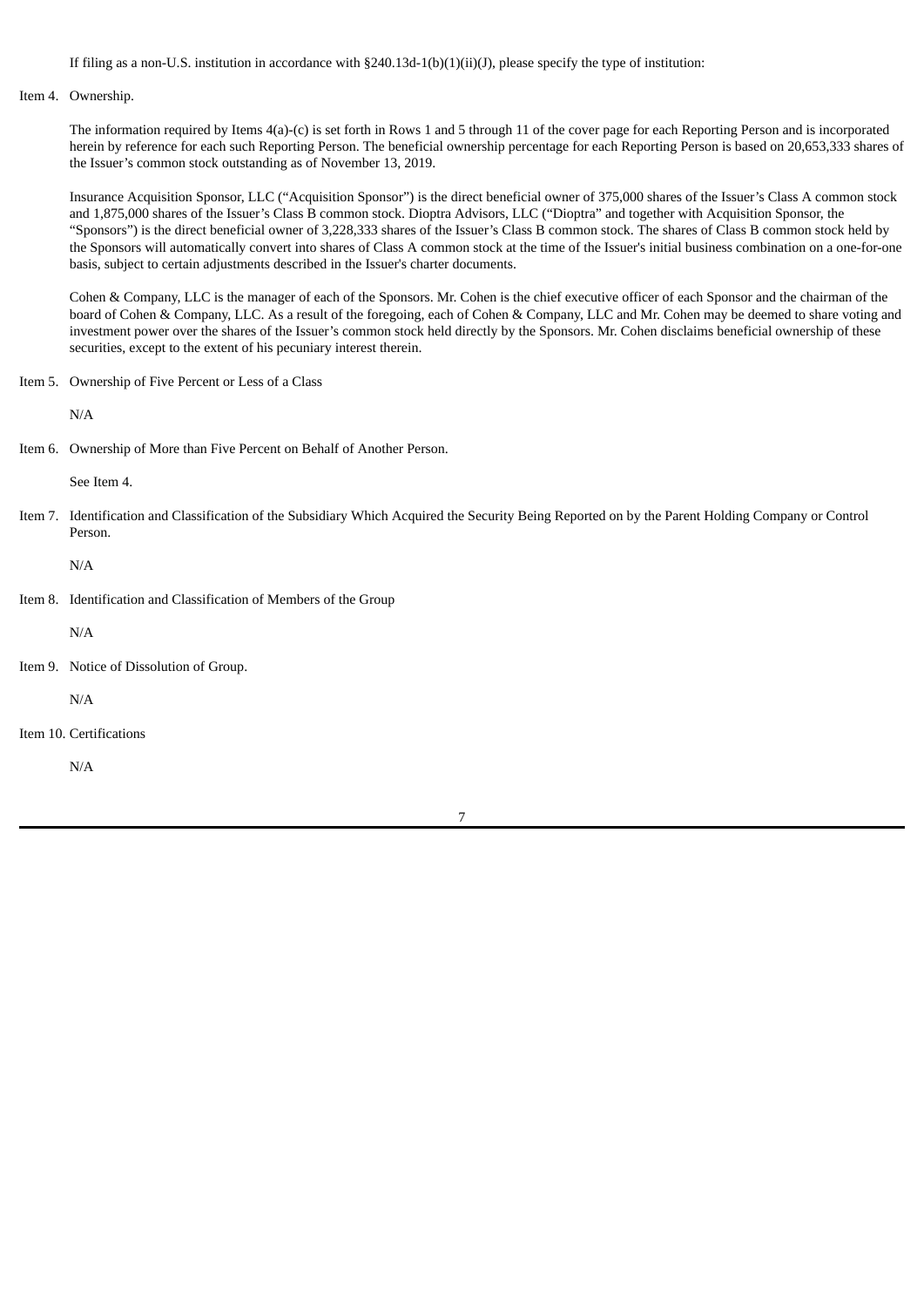# **SIGNATURE**

After reasonable inquiry and to the best of my knowledge and belief, each of the undersigned certifies that the information set forth in this statement is true, complete and correct.

February 11, 2020

# INSURANCE ACQUISITION SPONSOR, LLC

| By: | /s/ Daniel G. Cohen   |
|-----|-----------------------|
|     | Name: Daniel G. Cohen |

Title: Chief Executive Officer

DIOPTRA ADVISORS, LLC

By: /s/ Daniel G. Cohen Name: Daniel G. Cohen Title: Chief Executive Officer

COHEN & COMPANY, LLC

By /s/ Joseph Pooler Name: Joseph Pooler Title: Chief Financial Officer

/s/ Daniel G. Cohen

Daniel G. Cohen